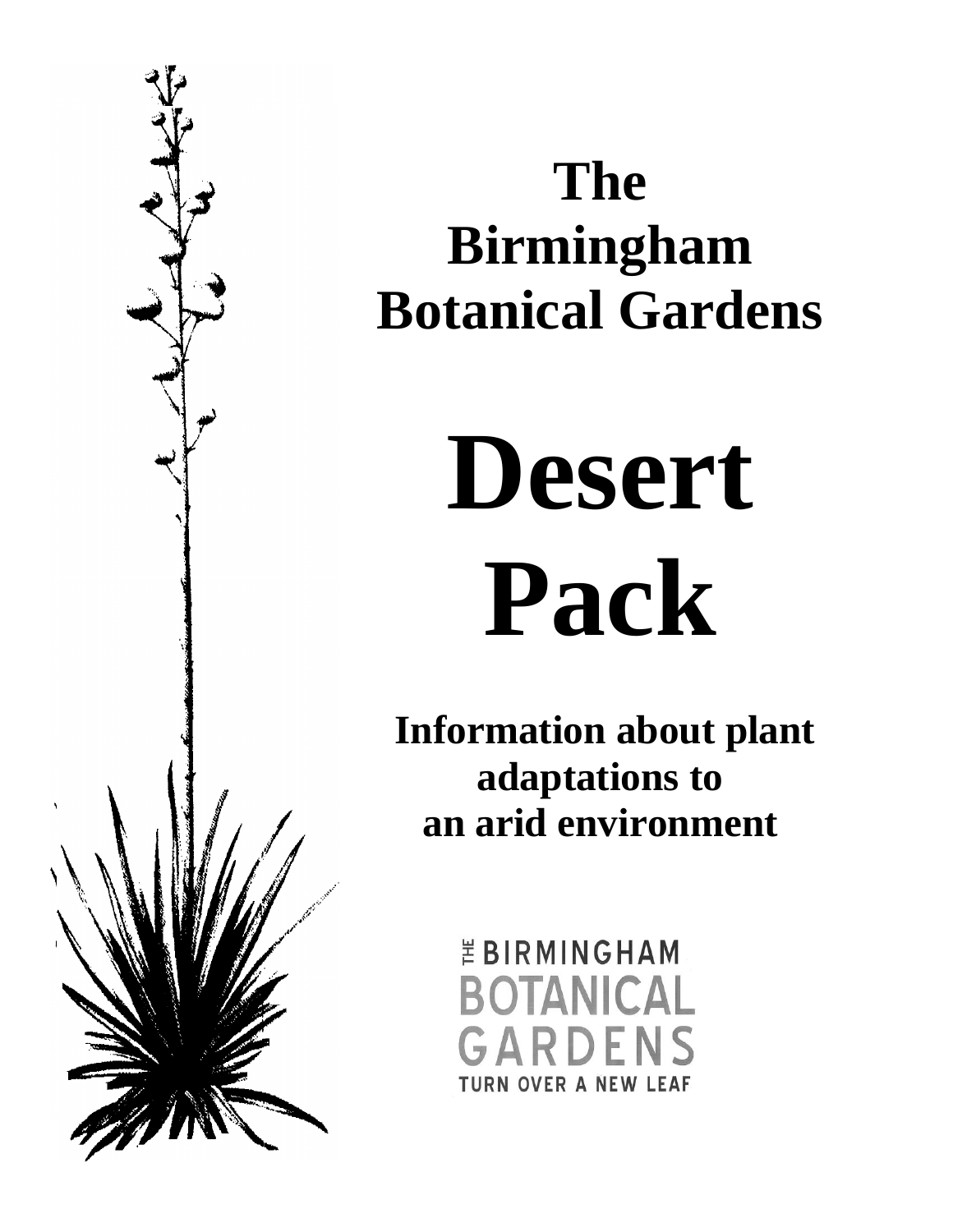# **Setting the Scene**

This glasshouse simulates a hot desert, however at night temperatures do drop and may have seasons which sometimes can be divided into cool winters and hot summers.

Desert soil is rocky, gravelly, sandy or a combination of these.

Desert plants are structured to survive harsh conditions. Shown in this glasshouse are common adaptations of desert plants to help with:

- **Water conservation**
- **Protection from solar radiation**
- **Protection from animals**

Plants usually have more than one of these features.

The main form of plant in this glasshouse is the succulent. These are divided into two types:

- **Stem succulents**
- **Leaf succulents**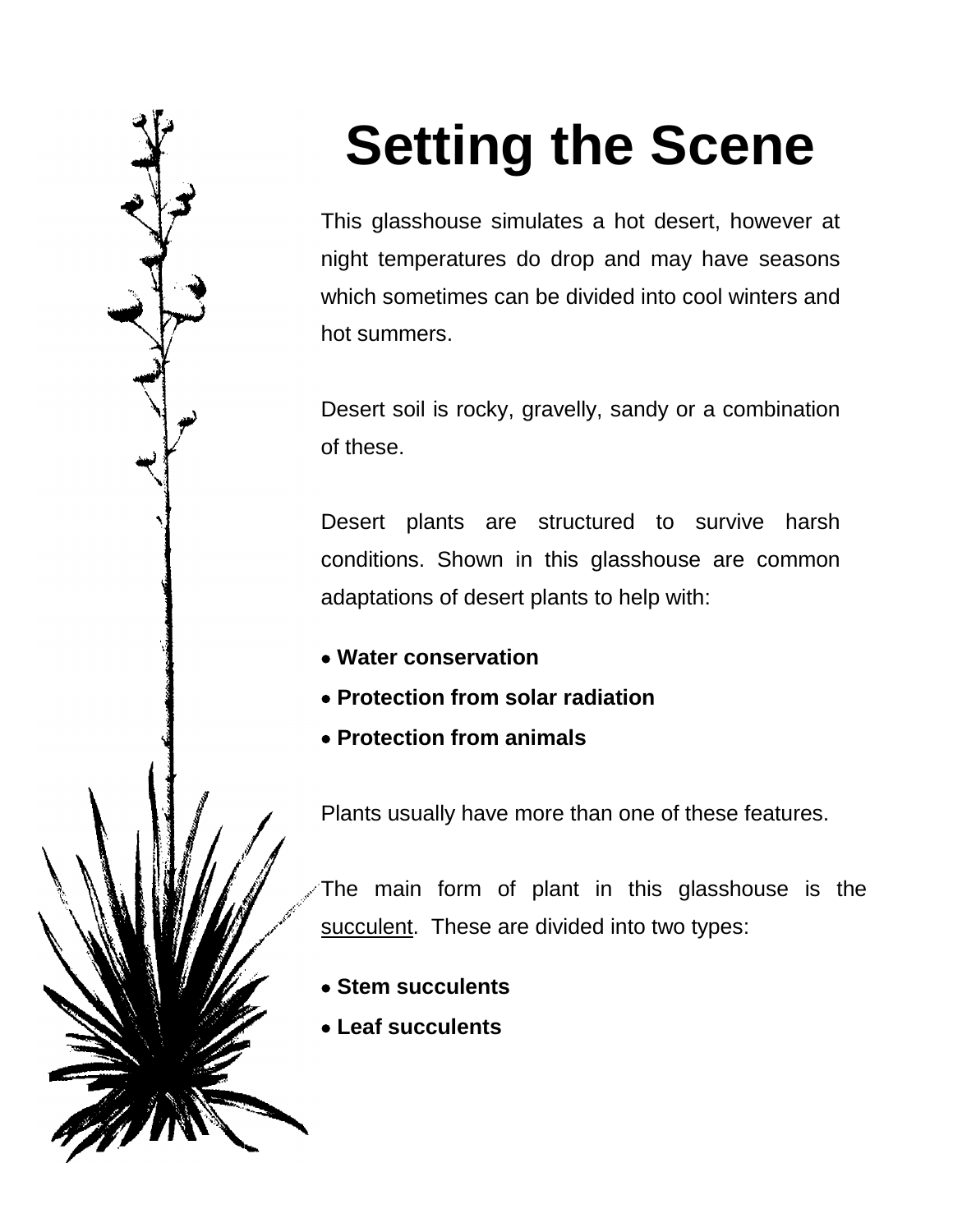

### **Deserts**

- Deserts are areas with less than 25cm of rain per year, with little or no vegetation.
- The overall temperature of deserts varies depending on where they are found in the world.
- Temperatures can range from  $50^{\circ}$ C with intense light and heat by day, to  $0^{\circ}$ C or below at night.
- The sky is often cloudless by day, giving a low humidity of 15% and becoming high to saturated at night.
- Soils are mainly coarse minerals with little or no organic content (humus) and poor water retention. Some deserts have underground water accessible to very deep plant roots.
- Deserts cover 1/5th of the world's land mass and surprisingly produce 1/5th of the world's food.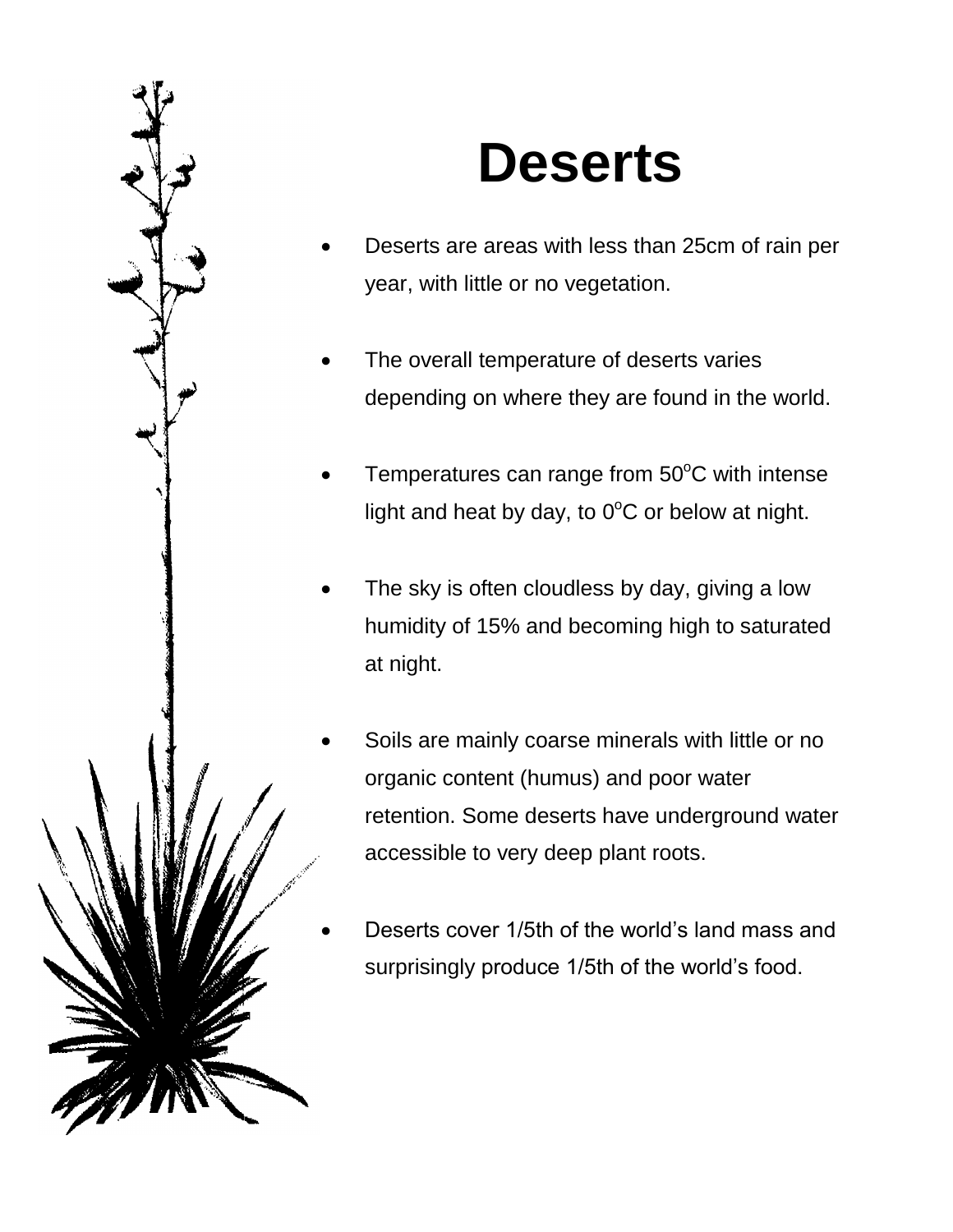

### **Protection from Animals**

Succulents are plants that store water; these are very attractive to animals, so they need to protect themselves.

This is done by various means:

- Prickles e.g. *Ferrocactus*
- Thorns e.g. *Yucca*
- Bitter or poisonous sap e.g. *Aloe*
- Camouflage e.g. *Lithops* (flowering stones)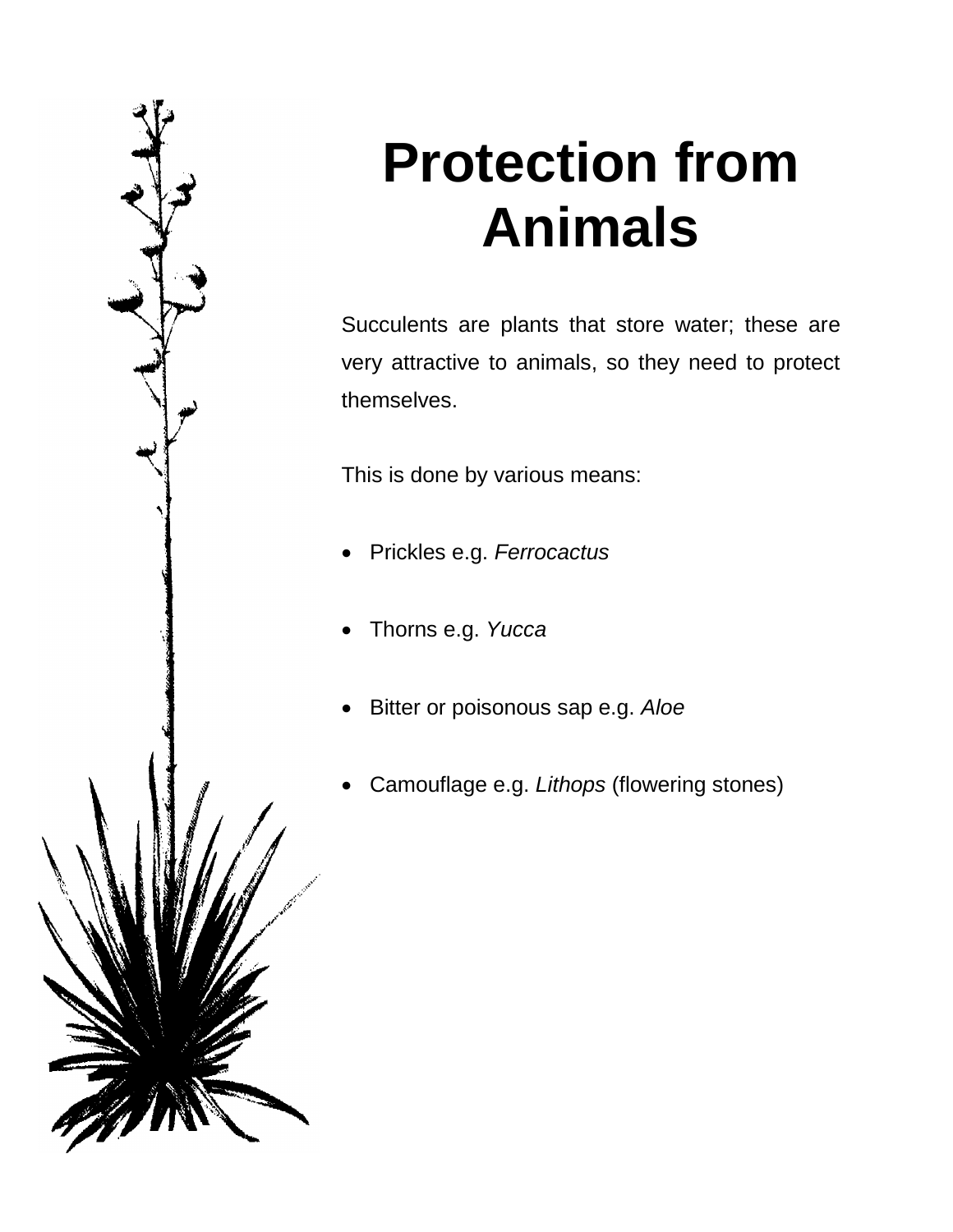

### **Water Conservation**

Succulents store water in two forms:

### **1) Stem Succulents**

Here the stem is swollen with water inside a thick rubbery skin to prevent it being lost. To reduce the surface area from which water can be lost, there are no leaves. Therefore the stem is green to allow the plant to carry out photosynthesis. The barrelshaped cacti often use their ridges to change shape, expanding and contracting as they store and use water e.g. *Trichocereus.*

### **2) Leaf Succulents**

Here the water is stored in thick, fleshy leaves with a rubbery skin. Some plants have no stem but gain height by adding leaves on top of each other. After a while the lower leaves fall off leaving the bases to become woody e.g. *Agave.*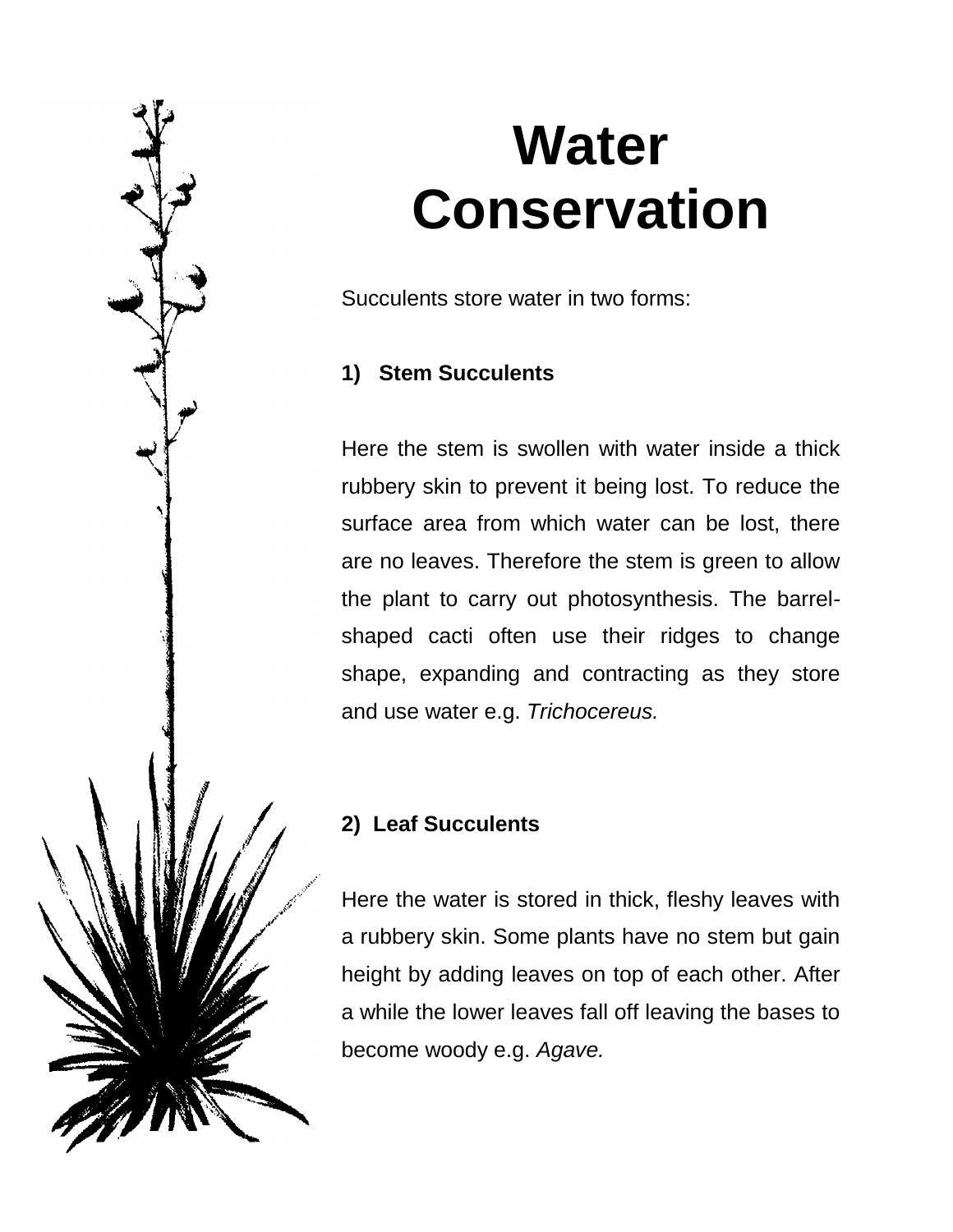

# **Solar Radiation**

Deserts are usually very hot, especially during the day, so the plants need protection from this heat.

There are three major adaptations:

### **1) Vertical orientation**

A stem pointing upwards reduces surface area of the plant being exposed to the sun e.g. *Opuntia*  (Prickly pear), *Espostoa.*

### **2) Presence of hairs**

Hairs reflect sunlight and help keep the plant cool. Plants from higher altitudes also need the protection of hairs due to dangerously high levels of ultra-violet light e.g. *Cleistocactus.* Some plants have 'sunhats', extra hairs on the vulnerable top of the plant e.g. *Espostoa.*

### **3) Ridges**

These create shadows around the plant, helping to keep it cool e.g. *Astrophytum.*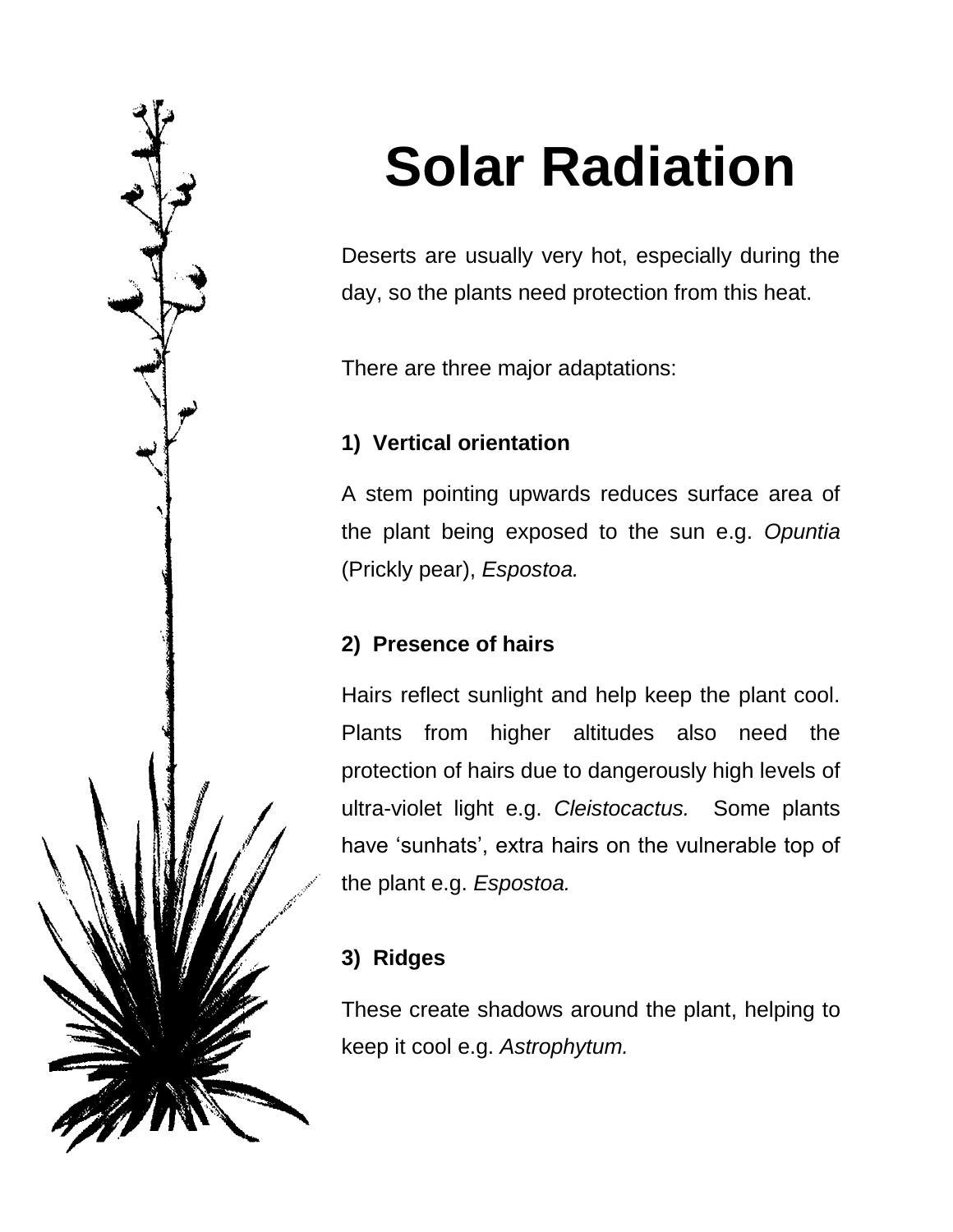# **Parallel Evolution**

Plants on different continents have evolved similar forms wherever there are similar conditions. For example, some euphorbias have adapted to desert conditions in Africa and are the equivalent of the American cacti. Both are succulent, have a thick rubbery skin, ridges, prickles and green stems. Euphorbias also have white milky latex inside to heal wounds and prevent water loss.

Use the classification below to find examples of the different types of succulent from two continents. What are their similarities and differences?



Humans have moved these plants around the world so wherever dry desert conditions are found, these plants will successfully grow.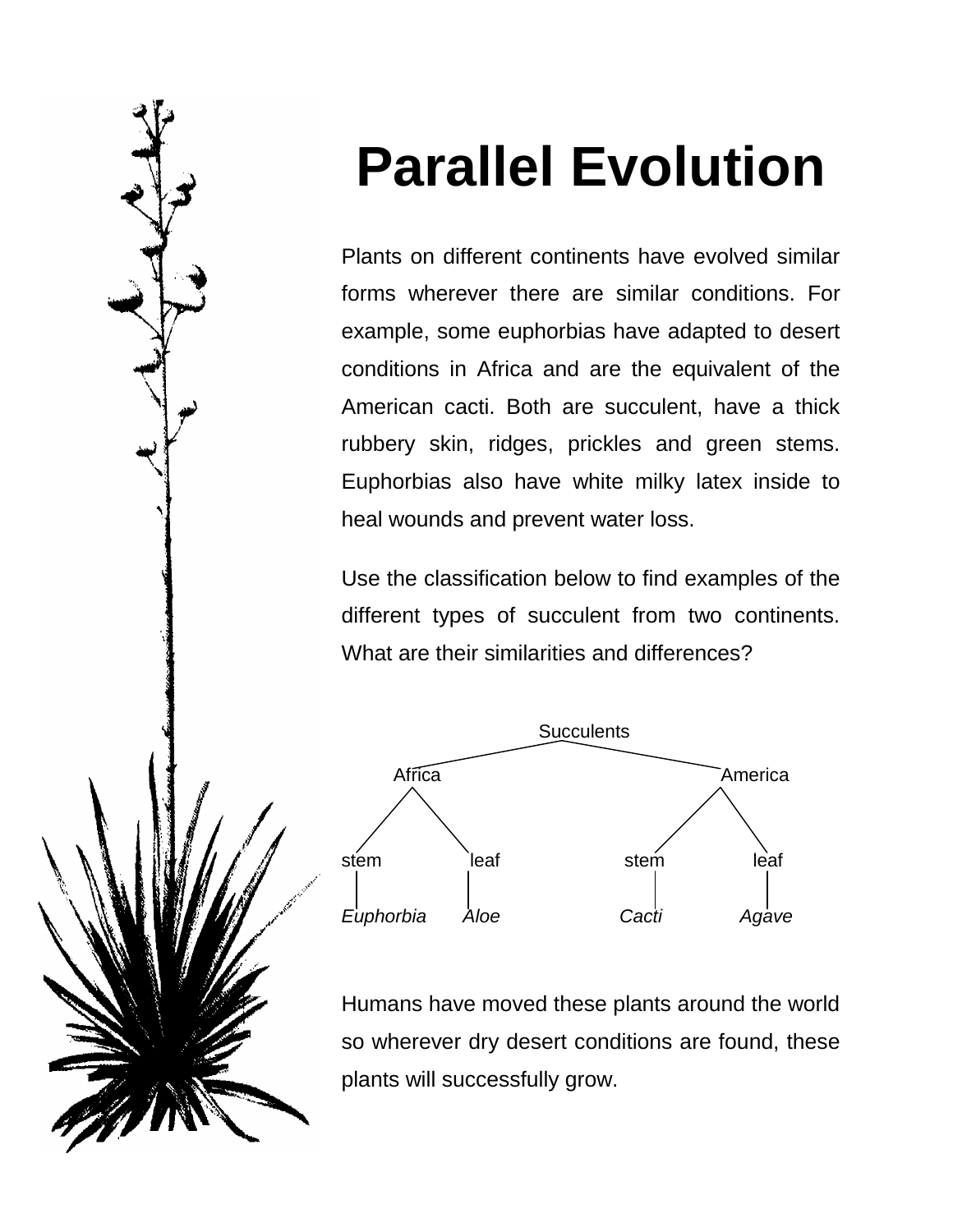### **Environmental Concerns**

Our influence - good or bad?

#### **Desertification**

There are pressures from farming at the edges of the desert. Pastoral nomads with their overgrazing and over cultivation are also actively extending the deserts.

#### **Irrigation**

For thousands of years farmers have used simple technology to supply water to their fields, having little lasting impact on the environment. Irrigation using modern technology can result in greater commercial production of economic plants. However, in the process this lowers water levels, increases salination and changes the nature of the natural vegetation.

#### **Introductions**

Opuntia plants were moved from South America to Australia, but with no natural enemies it became an invasive weed. A moth was eventually introduced from its native habitat to act as a natural biological control.

#### **Decoration**

Succulents are being removed from the wild to be used as garden and houseplants. Cacti collectors also pose a considerable threat if plants are removed illegally without thought to the natural environment.